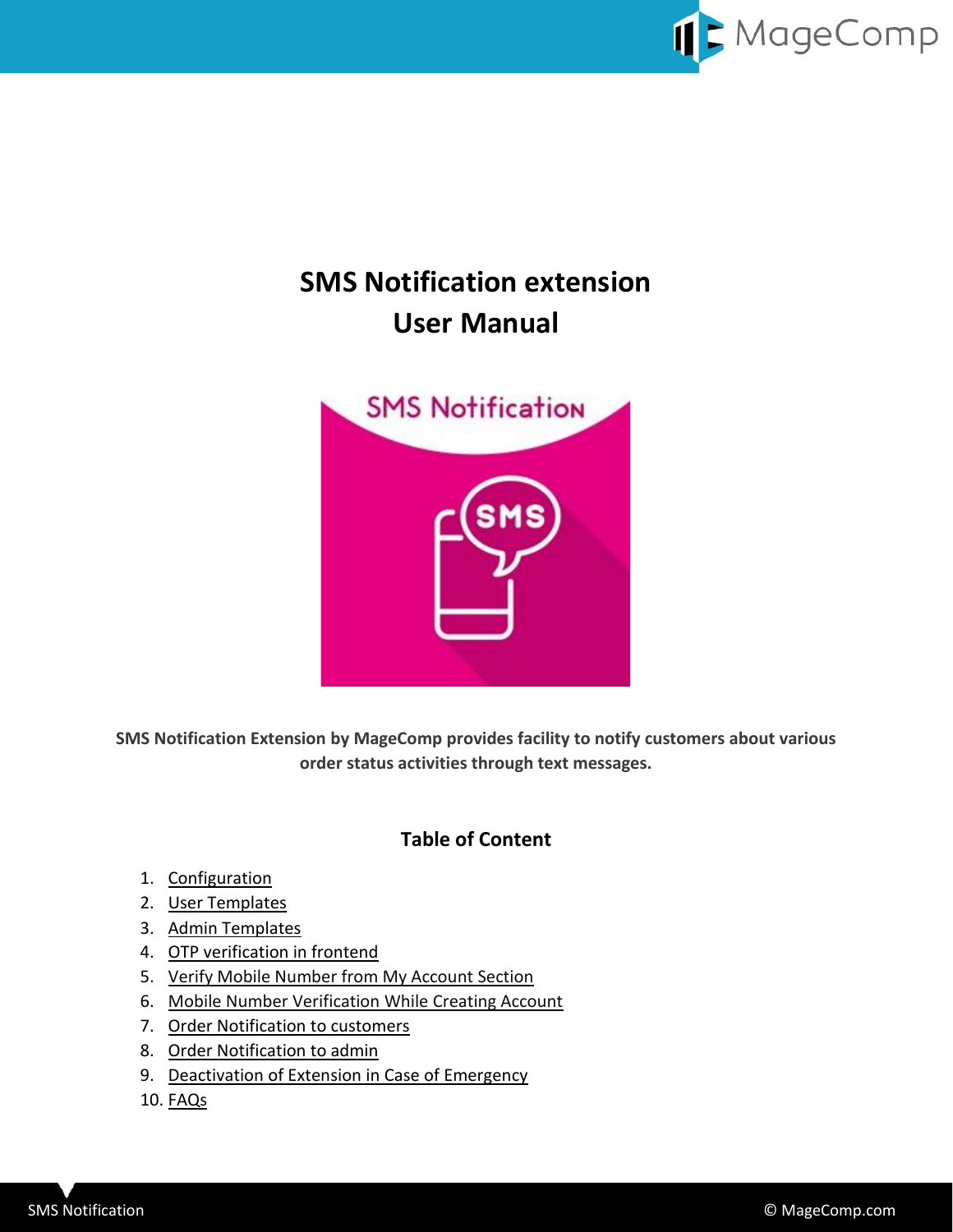

# <span id="page-1-0"></span>**1. Configuration**

Once you have successfully installed the extension, go to **Stores** → **Configuration** to configure the extension for use. Here you can find various settings for the extension.

• **SMS Notification:** Enable or disable extension from here.

| Configuration                                                      | $\perp$ admin $\sim$<br>Q                          |
|--------------------------------------------------------------------|----------------------------------------------------|
| 0<br><b>Store View:</b><br>Default Config ▼                        | <b>Save Config</b>                                 |
| IL MageComp<br>$\widehat{\phantom{a}}$<br>Configuration            | ⊙                                                  |
| <b>SMS Notification</b><br><b>SMS Notification</b><br>[store view] | Enable or disable<br>Enable<br>extension from here |

**SMS Gateway:** First select your preferred SMS Gateway from the give list.

| <b>SMS Gateway</b><br>[website] | Select SMS Gatway<br>▲ | You can select your SMS API<br>Gateway from here. |
|---------------------------------|------------------------|---------------------------------------------------|
|                                 | Select SMS Gatway      |                                                   |
|                                 | <b>Bulksms</b>         |                                                   |
|                                 | SmsGlobal              |                                                   |
|                                 | GupShup                |                                                   |
|                                 | Msq91                  |                                                   |
|                                 | Plivo                  |                                                   |
|                                 | Twilio                 |                                                   |
|                                 |                        |                                                   |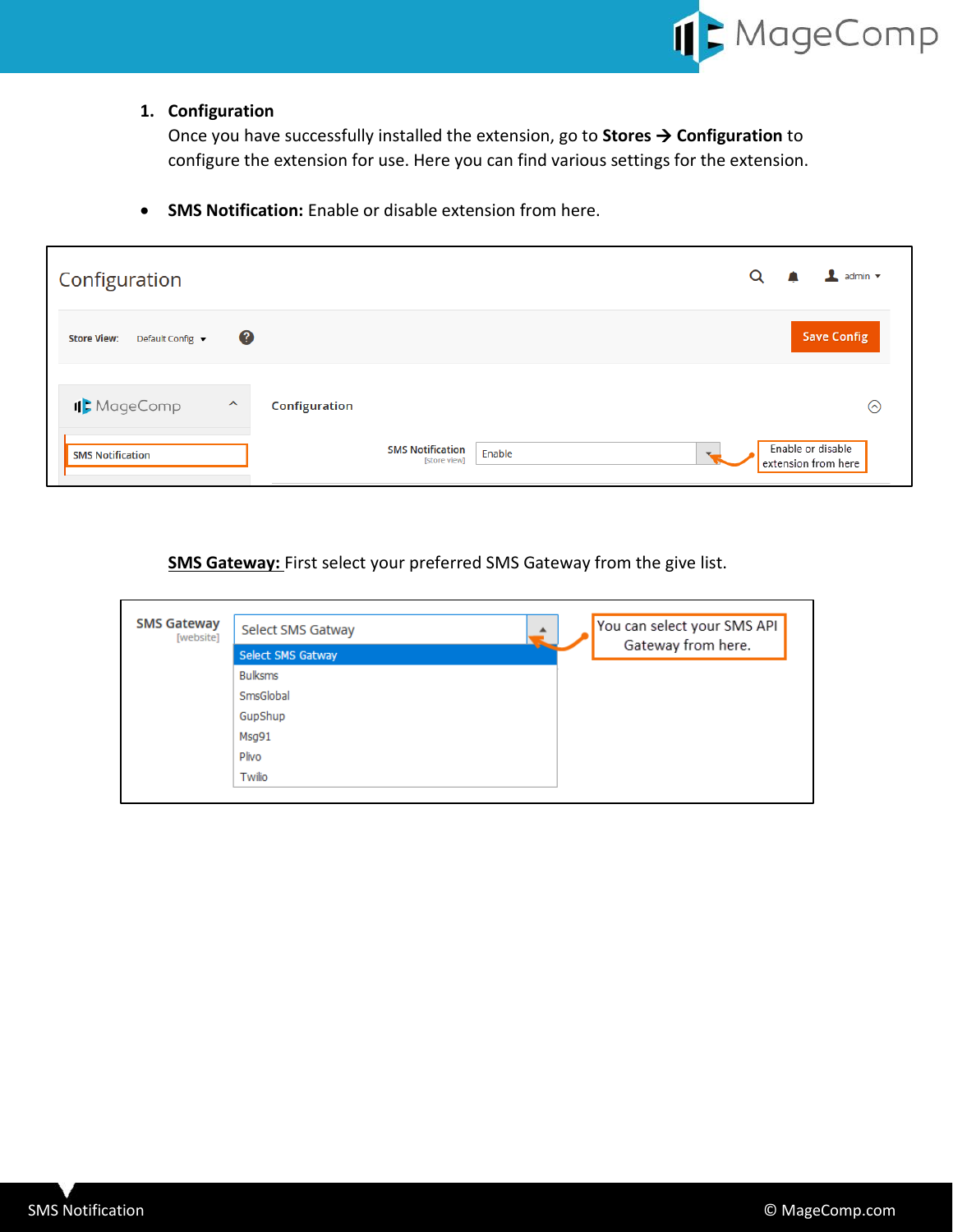

After selecting your preferred SMS gateway just fill required details that is provided by your SMS Gateway provider while registration.

| <b>SMS Gateway</b>                          |                                                           |   | ⌒                                                                                 |
|---------------------------------------------|-----------------------------------------------------------|---|-----------------------------------------------------------------------------------|
| <b>SMS Gateway</b><br>[website]             | Twilio                                                    | ▼ |                                                                                   |
| <b>NOTE</b><br>[store view]                 | Run 'composer require twilio/sdk' from CLI to use Twilio. |   |                                                                                   |
| <b>Twilio Account SID</b><br>[store view]   | Your Account SID from Twilio                              |   | Enter your respective API<br>Configuration detail for<br>sending SMS notification |
| <b>Twilio Auth Token</b><br>[store view]    | Your Auth Token from Twilio                               |   |                                                                                   |
| <b>Twilio Mobile Number</b><br>[store view] | Phone number you purchased at Twilio                      |   |                                                                                   |

# **General Section**

| <b>General Section</b>                     |                                                                    | ⊙                                                                        |
|--------------------------------------------|--------------------------------------------------------------------|--------------------------------------------------------------------------|
| <b>OTP String Type</b><br>[store view]     | Numeric                                                            | Select OTP string type                                                   |
| <b>OTP String Length</b><br>[store view]   | 4                                                                  | Set OTP string length                                                    |
| <b>Button Style Class</b><br>[store view]  | - ™<br>action submit primary<br>Add Multiple css class with space. | Enter CSS class to style<br>extension button theme like<br>look and feel |
| <b>Default SMS Country</b><br>[store view] | India                                                              | Set default SMS country<br>from here                                     |

- **OTP String Type:** You can choose your string type from here.
- <span id="page-2-0"></span>• **OTP String Length:** From here you can choose OTP String length from 0 to 10.
- **Button Style Class:** You can add CSS class to give theme styled look and feel to extension button.
- **Default SMS Country:** Set your preferred SMS country from here.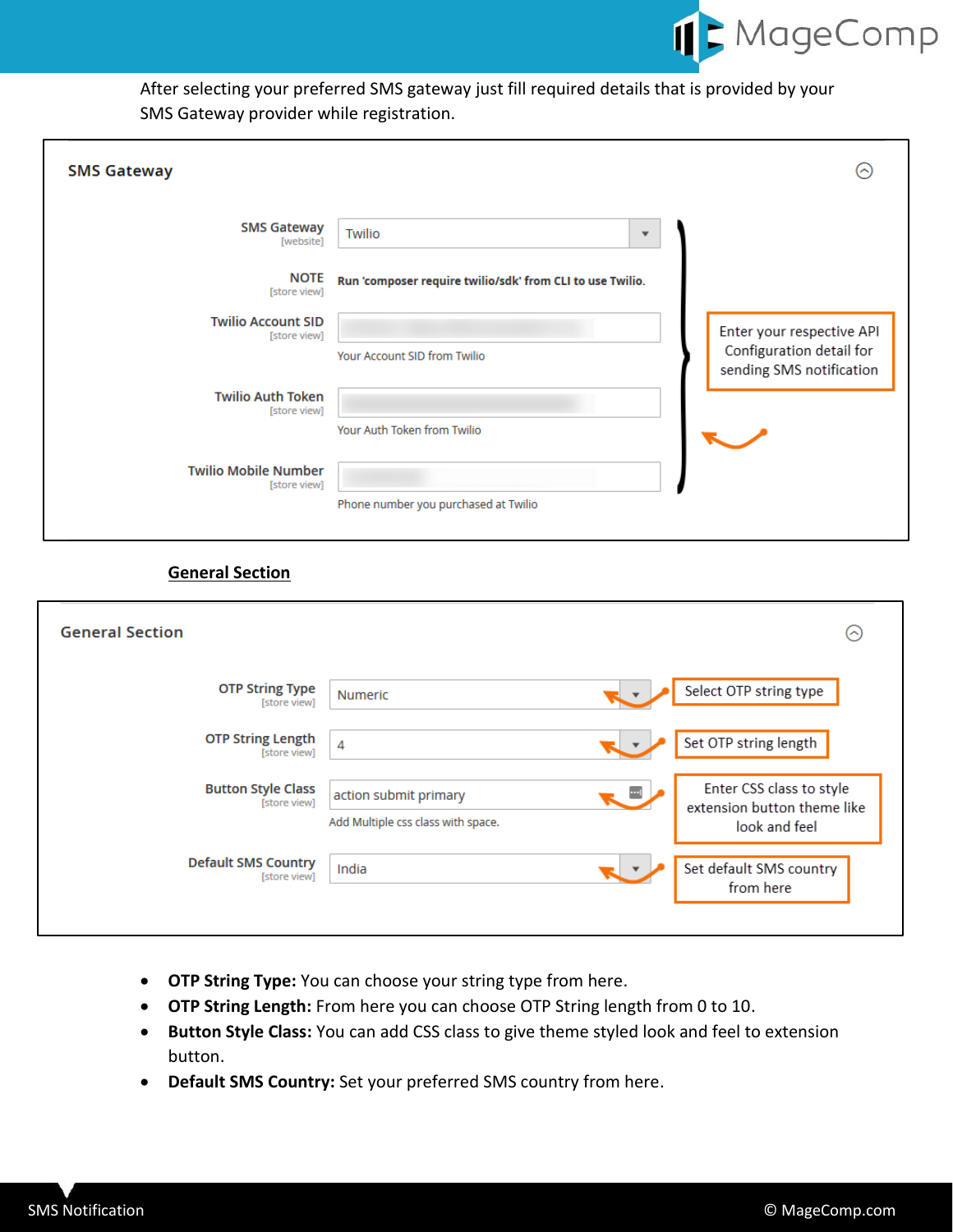

### **2. User Templates**

Once you are done with API configuration, you have to set text for SMS notification for various store activities. For that click on "**User Templates**" from the left sidebar. Here you can find various user templates notification settings.

| Configuration                          |                                          | <b>Save Config</b>                                                                                                                                                                                                                           |
|----------------------------------------|------------------------------------------|----------------------------------------------------------------------------------------------------------------------------------------------------------------------------------------------------------------------------------------------|
| IL MageComp<br>$\widehat{\phantom{a}}$ | <b>OTP at Registration</b>               | ⊙                                                                                                                                                                                                                                            |
| <b>SMS Notification</b>                | Confirmation<br>[store view]             | Set YES to Enable OTP for<br>Yes<br>$\blacktriangledown$<br>Customer registration                                                                                                                                                            |
| <b>User Templates</b>                  | <b>Confirmation Text</b>                 | OTP will be Required for Customer Registration                                                                                                                                                                                               |
| <b>Admin Templates</b>                 | [store view]                             | Hello<br>Your OTP for Registration on MageComp is: {{var otp}}<br>Add Your OTP confirmation<br>message here<br><b>Thank You</b>                                                                                                              |
| Marketplace                            |                                          | <b>Team MageComp</b><br>Variable : {{var otp}}                                                                                                                                                                                               |
| <b>Base</b>                            | <b>Registration Notification</b>         | ଚ                                                                                                                                                                                                                                            |
|                                        | <b>Notification</b><br>[store view]      | Set Registration Notification<br>Yes<br>$\overline{\phantom{a}}$<br>for customer from here<br>SMS Notification will be Sent After Customer Registration                                                                                      |
|                                        | <b>Notification Text</b><br>[store view] | Hello {{var customer.firstname}},<br>Thank You for the Registration on MageComp.com<br>Add Your Customer<br>registrations message here<br><b>Team MageComp</b><br>Variables : {{var mobilenumber}}<br><b>Objects: customer (User Manual)</b> |

# **OTP at Registration**

**Confirmation:** Set YES to enable sign up confirmation notification for your users. **Confirmation Text:** Enter notification text to send your users to confirm their Mobile Number while registration.

# **Registration Notification**

**Notification:** Set YES to enable notification to users for their sign ups. **Notification Text:** Enter notification text to send your users while they sign up.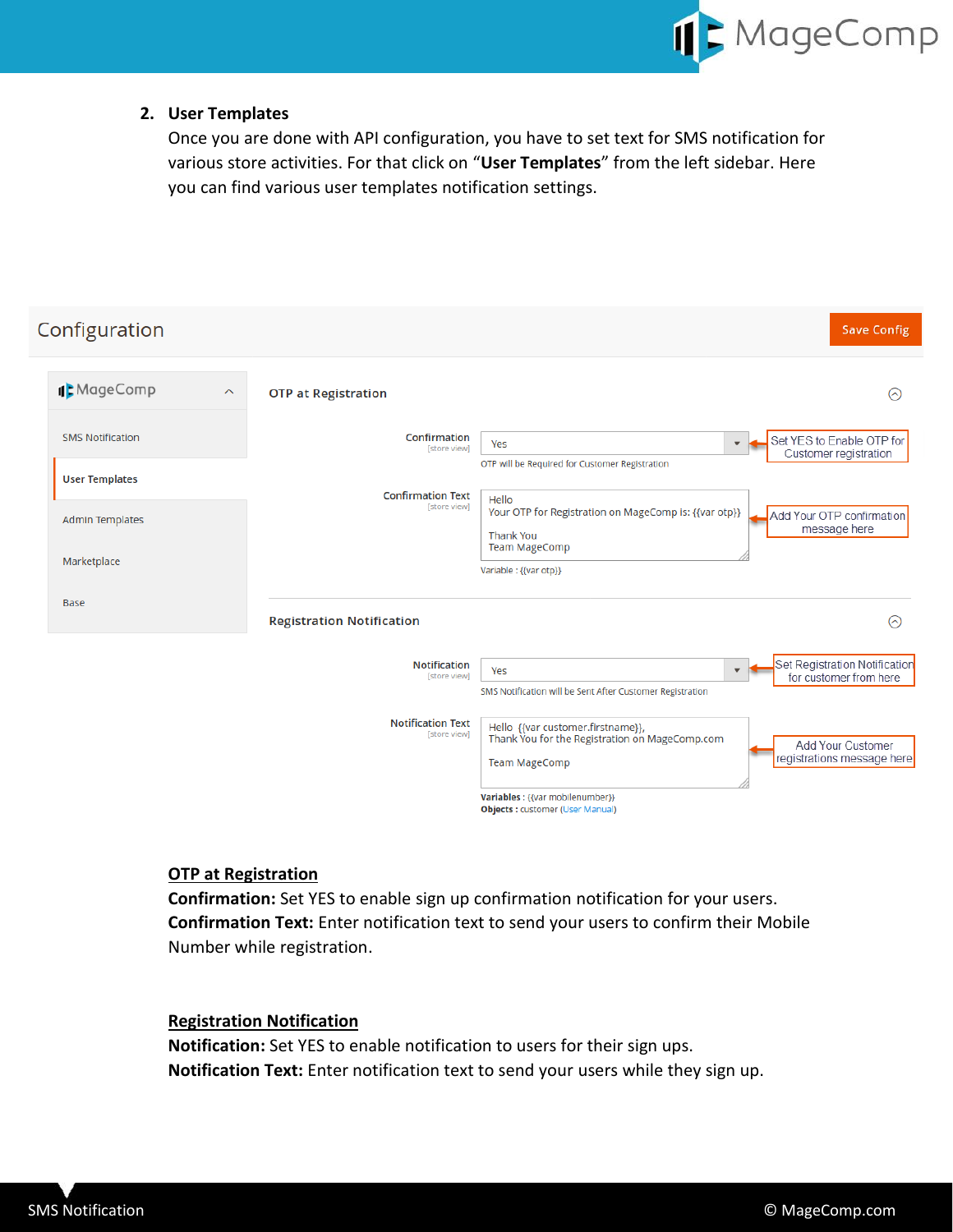

### **OTP at My Account**

**Notification:** Set YES to enable notification to users for updating phone number from my account.

**Notification Text:** Enter notification text to send your users

### **OTP at Checkout**

**Notification:** Set YES to enable notification to users for OTP to verify the order on checkout

**Notification Text:** Enter notification text to send your users

### **Place Order Notification**

**Enable:** Set YES to enable notification to send your users when they place orders. **Notification Text:** Enter notification text to notify your customer about order success.

#### **Invoice Notification**

**Notification:** Set YES to enable notification to users when admin generated invoice for users' orders.

**Notification Text:** Enter notification text to send to users while invoice for their orders get generated.

### **Shipment Notification**

**Notification:** Set YES to enable notification to users when their orders get shipped. **Notification Text:** Enter notification text to send to users when their orders get shipped.

### **Credit Memo Notification**

**Notification:** Set YES to enable notification to users when admin raise credit memo **Notification Text:** Enter notification text to send to users when admin creates credit memo.

#### **Cancel Order Notification**

**Notification:** Set YES to enable notification to users when order has been cancelled. **Notification Text:** Enter notification text to send to users when admin cancels the order.

#### **Contact Notification**

**Notification:** Set YES to enable notification to users when they fill contact form **Notification Text:** Enter notification text to send to users when customer fillup the contact form.

**You can use various objects & variables inside Notification text. For more information you can refer guide that provided inside package.**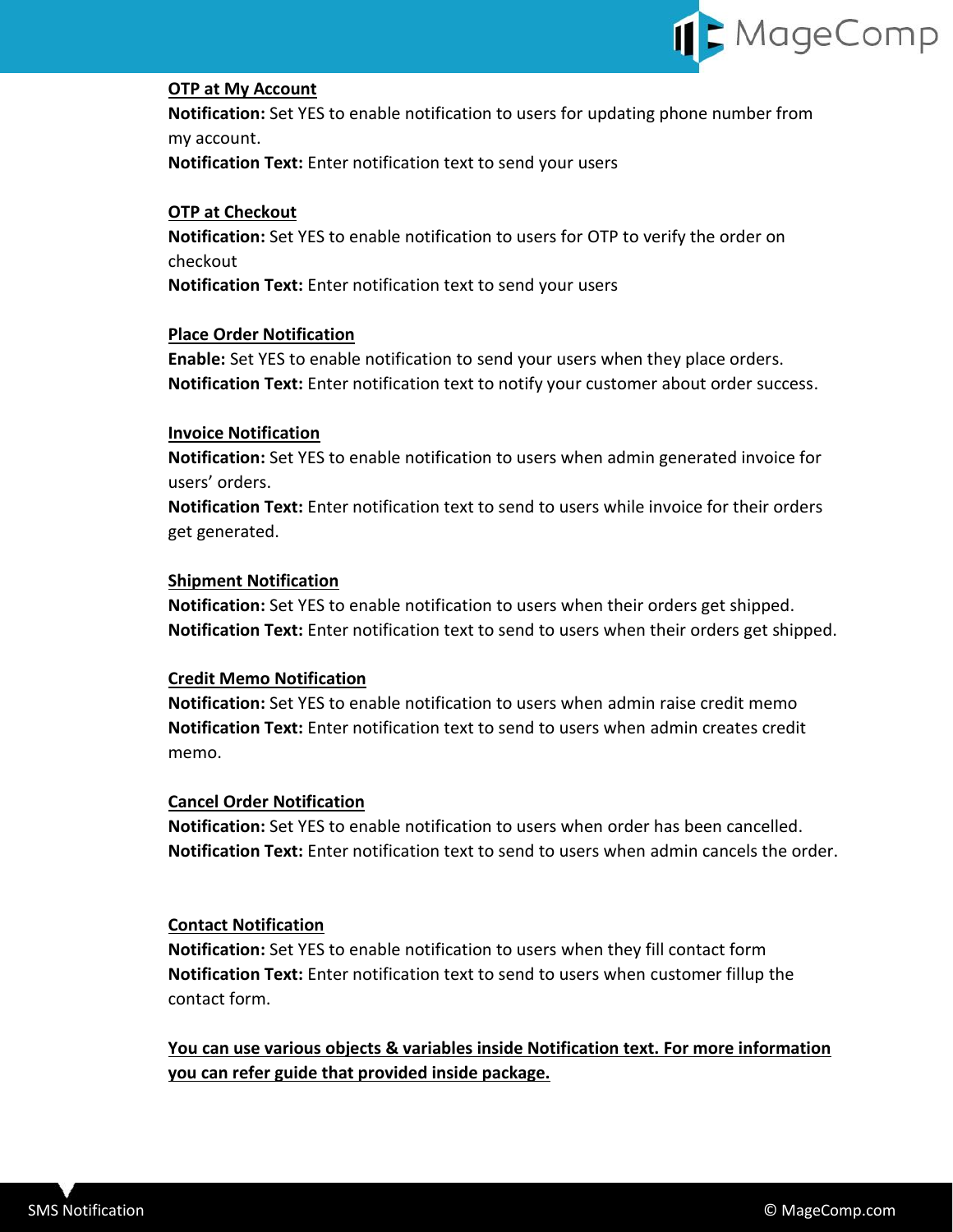

**Save Config** 

### <span id="page-5-0"></span>**3. Admin Templates**

The extension facilitates to send notification text to admin as well for various order activities. For that, click "**Admin templates**" from the left sidebar where you can find various admin notification template settings.

First You need to set your Admin Mobile number to get started.

# Configuration

| IL MageComp<br>$\widehat{\phantom{a}}$           | General                                       | $(\sim)$                                                                                                                                                                    |
|--------------------------------------------------|-----------------------------------------------|-----------------------------------------------------------------------------------------------------------------------------------------------------------------------------|
| <b>SMS Notification</b><br><b>User Templates</b> | <b>Admin Mobile Number(s)</b><br>[store view] | Add Admin Mobile<br>Number with Country<br>Code from here<br>Add Number With Country Code e.g:-(91xxxxxx013)<br>You can Enter Multiple Admin Numbers by Comma Separated (,) |
| <b>Admin Templates</b>                           | <b>Registration Notification</b>              | $(\sim)$                                                                                                                                                                    |
| Marketplace<br>Base                              | <b>Notification</b><br><b>Istore view1</b>    | Set 'Yes' to enable SMS<br>Yes<br>Notification for Customer<br>Registration<br>SMS Notification will be Sent To Admin After Customer Registration                           |
|                                                  | <b>Notification Text</b><br>[store view]      | <b>Hello Admin</b><br>Add Notification text for<br>One New Customer has Registered on the Website.<br>customer registration<br><b>Thank You</b>                             |
|                                                  |                                               | Variables : {{var mobilenumber}}<br><b>Objects: customer (User Manual)</b>                                                                                                  |

### **Registration Notification**

**Notification:** Set YES to enable notification to admin when any user sign ups to store. **Notification Text:** Enter notification text to send to admin when users register to the website.

### **Place Order Notification**

**Notification:** Set YES to enable notification to admin when any user places order from the website.

**Notification Text:** Enter notification text to send to admin when users place orders from the website.

### **Invoice Notification**

**Notification:** Set YES to enable invoice generation notification to admin. **Notification Text:** Enter notification text to send admin when invoice is generated using store backend.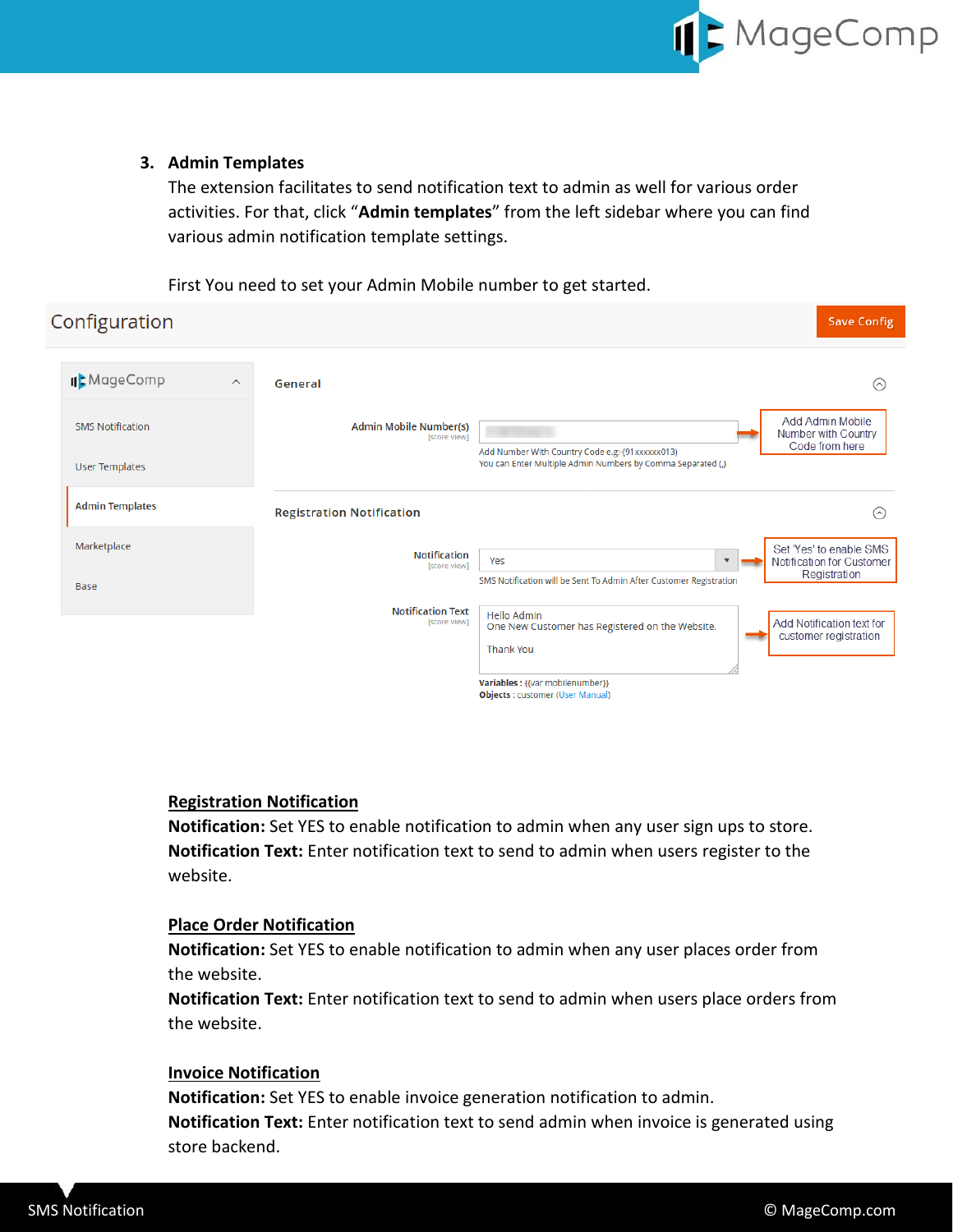

### **Shipment Notification**

**Notification:** Set YES to enable notification to admin when order is shipped to customer. **Notification Text:** Enter notification text to send admin when order is successfully shipped to store customer.

### **Credit Memo Notification**

**Notification:** Set YES to enable notification to admin when order is shipped to customer. **Notification Text:** Enter notification text to send admin when credit memo is generated successfully.

### **Contact Inquiry Notification Settings**

**Notification:** Set YES to enable notification to admin when any user contacts through contact us page.

**Notification Text:** Enter notification text to send to admin when users contact through contact us page.

# **You can use various objects & variables inside Notification text. For more information you can refer guide that provided inside package.**

Once you saved the Admin Templates, various store activities notification SMS will be sent to the admin.

# <span id="page-6-0"></span>**4. TP verification in frontend**

Once SMS notification is configured, extension requires user to verify mobile number before placing order for the first time. Enter mobile number and click Send OTP to get OTP on the entered mobile number.

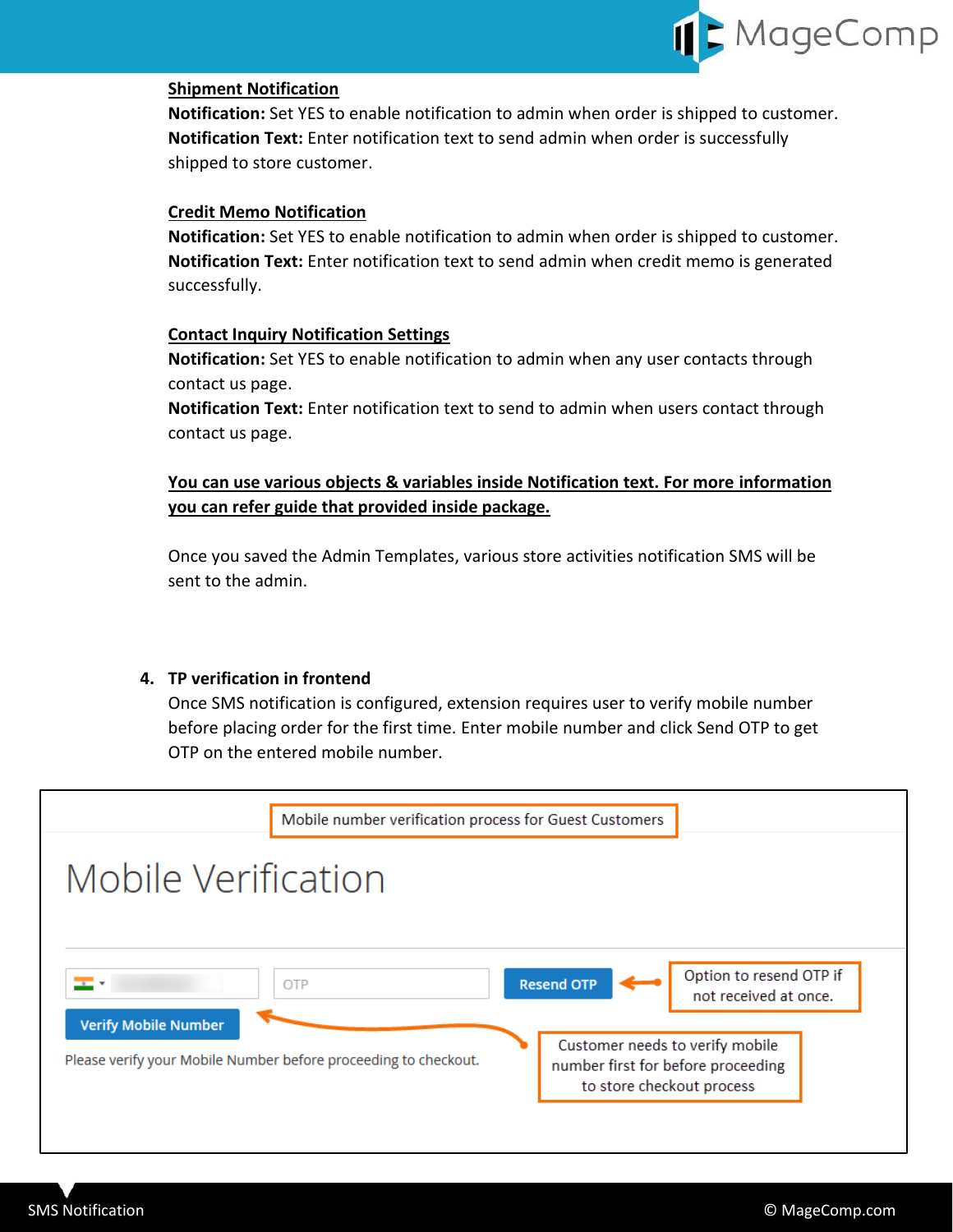

After successful completion of verification, mobile number will be saved to customer account. And customer can proceed further to continue checkout process.

| Mobile number verification process Success message for Guest Customers                                                               |  |
|--------------------------------------------------------------------------------------------------------------------------------------|--|
| Mobile Verification                                                                                                                  |  |
| Your Mobile Number is Verified Successfully! Now You Can Proceed to Checkout.<br>$\overline{a}$<br>                                  |  |
| Please verify your Mobile Number before proceeding to checkout.<br><b>Proceed to Checkout</b><br>Option to continue checkout process |  |

# <span id="page-7-0"></span>**5. Verify Mobile Number from My Account Section.**

After mobile verification, customers get notification in their mobile phone for each order activity from order placement to cancellation.

| <b>My Account</b><br>My Orders<br>My Downloadable Products<br>My Wish List<br>Address Book<br><b>Account Information</b> | Mobile Verification<br><b>E</b> Mobile Number<br><b>Get OTP</b><br>Your Existing Verified Mobile Number is: 91 |
|--------------------------------------------------------------------------------------------------------------------------|----------------------------------------------------------------------------------------------------------------|
|                                                                                                                          |                                                                                                                |
|                                                                                                                          |                                                                                                                |
| <b>Stored Payment Methods</b><br><b>Billing Agreements</b>                                                               | From here customer can see<br>verified mobile number and<br>if they want to change                             |
| My Product Reviews<br>Newsletter Subscriptions                                                                           | mobile number they can do<br>it by completing<br>reverification process                                        |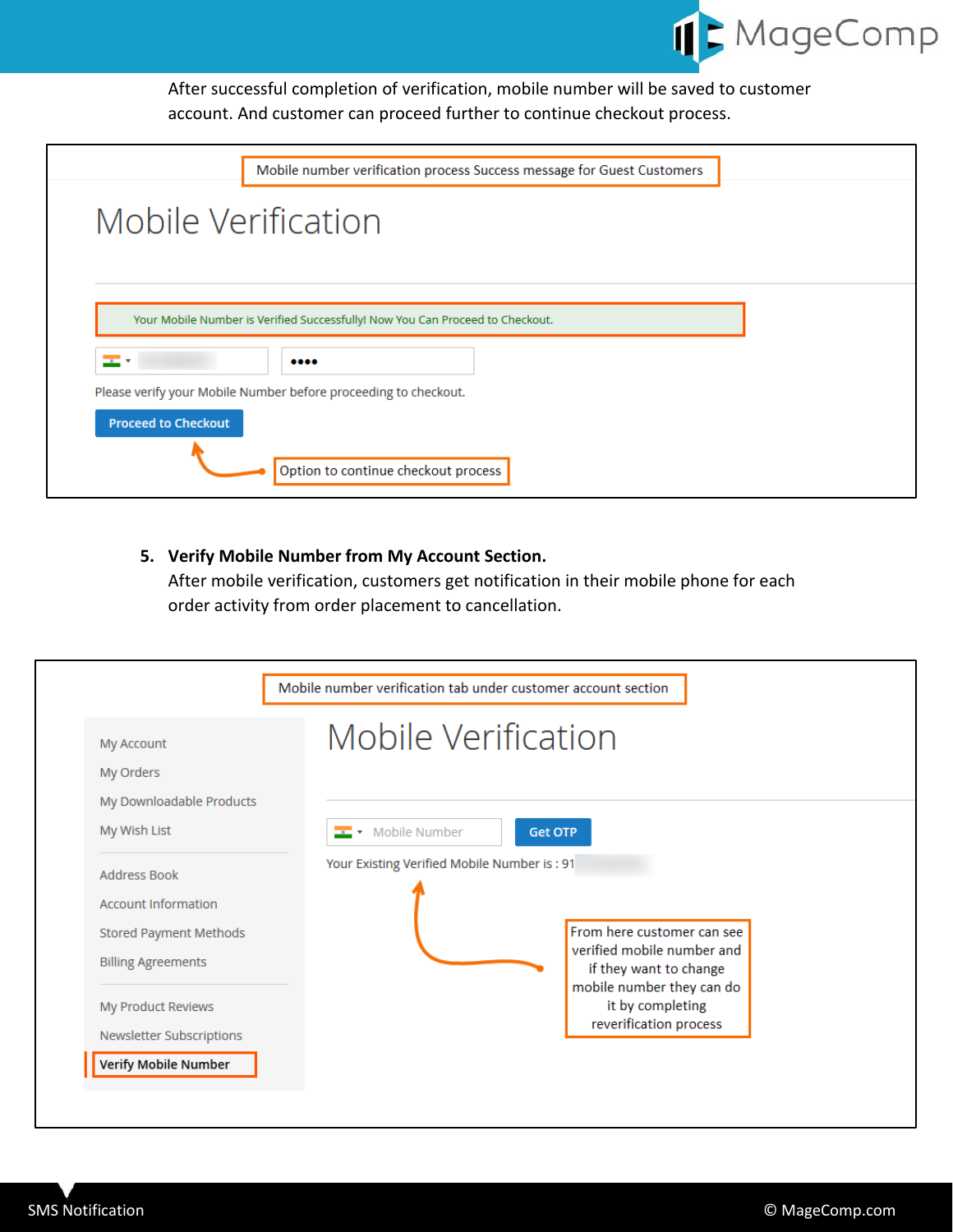

# <span id="page-8-0"></span>**6. Mobile Number Verification While Creating Account**

After mobile verification, customers get notification in their mobile phone for each order activity from order placement to cancellation.

| LUMA<br><b>Magento Extension</b><br><b>Create New Customer Account</b><br>Personal Information<br><b>First Name *</b> |                                                   |
|-----------------------------------------------------------------------------------------------------------------------|---------------------------------------------------|
|                                                                                                                       |                                                   |
|                                                                                                                       |                                                   |
|                                                                                                                       |                                                   |
|                                                                                                                       |                                                   |
|                                                                                                                       |                                                   |
|                                                                                                                       |                                                   |
|                                                                                                                       |                                                   |
| John                                                                                                                  | $\boxed{\triangleq}$                              |
| Last Name *                                                                                                           |                                                   |
| Doe                                                                                                                   |                                                   |
| ⊠ Sign Up for Newsletter                                                                                              |                                                   |
|                                                                                                                       |                                                   |
| Sign-in Information                                                                                                   |                                                   |
| Email *                                                                                                               |                                                   |
| test.magecomp@gmail.com                                                                                               |                                                   |
| Password *                                                                                                            |                                                   |
|                                                                                                                       | ⊕                                                 |
| Password Strength: Strong                                                                                             |                                                   |
| Confirm Password *                                                                                                    |                                                   |
|                                                                                                                       | ۵                                                 |
| <b>Additional Information</b>                                                                                         |                                                   |
| <b>Get OTP</b><br>÷.                                                                                                  | Customer needs to verify                          |
|                                                                                                                       | mobile number first for<br>creating store account |
|                                                                                                                       |                                                   |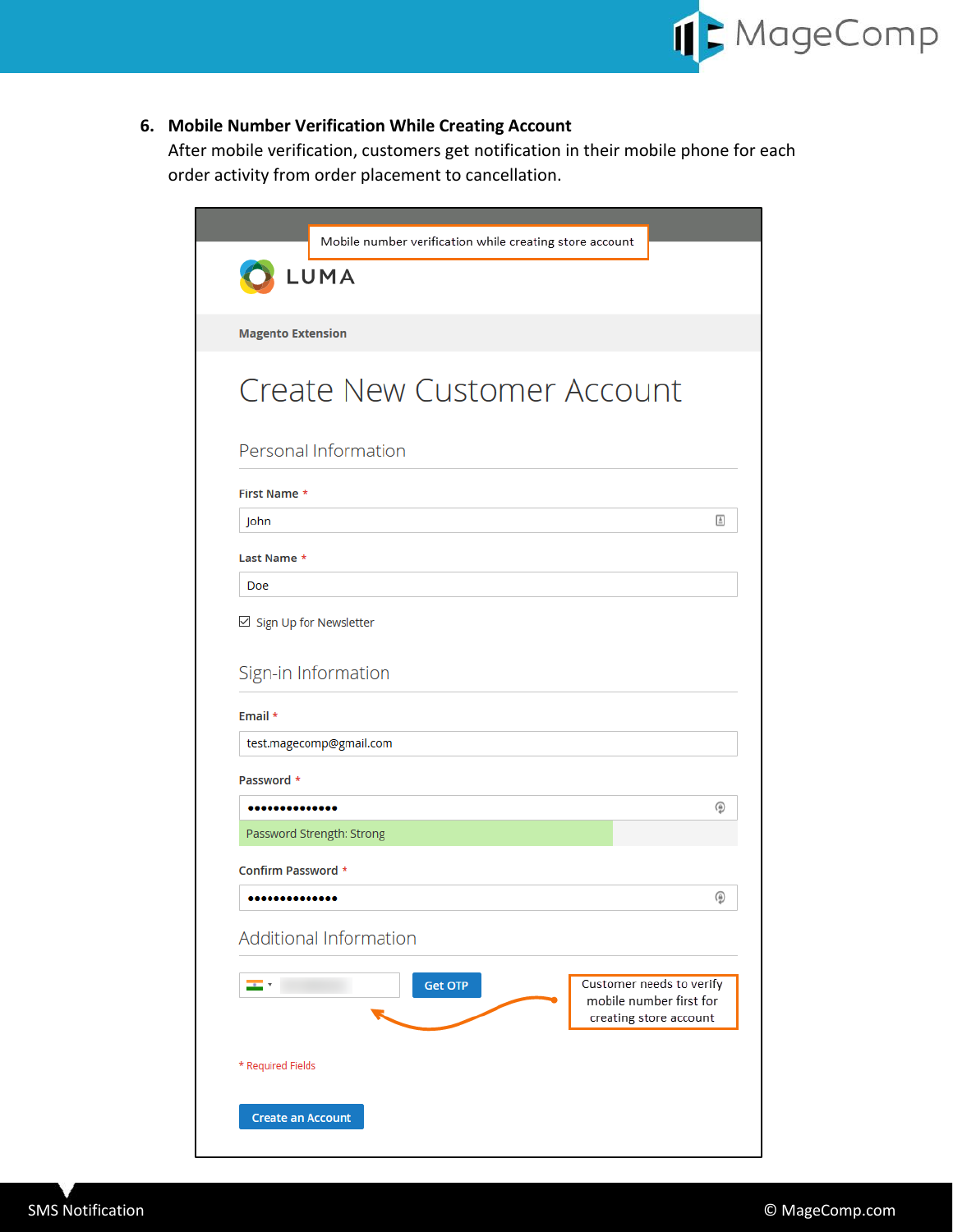

# <span id="page-9-0"></span>**7. Order Notification to customers**

After mobile verification, customers get notification in their mobile phone for each order activity from order placement to cancellation.



# <span id="page-9-1"></span>**8. Order Notification to admin**

At the time of each order activity by customers, admin even gets notification in his mobile phone through SMS text.